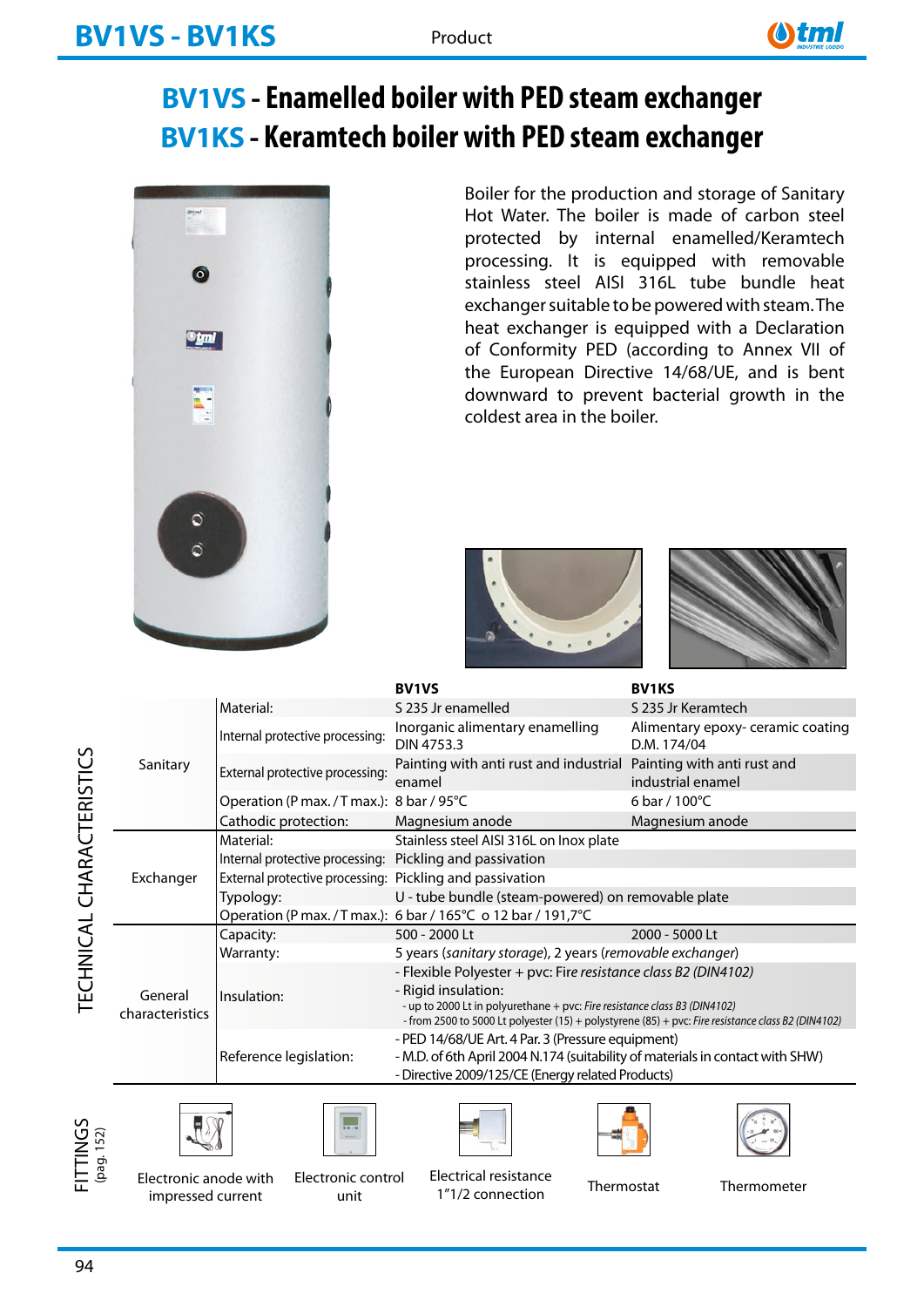

| steam 6 bar exchanger                        |          |  |                                     |                          |     |   |  |  |  |  |  |
|----------------------------------------------|----------|--|-------------------------------------|--------------------------|-----|---|--|--|--|--|--|
| Flexible polyester insul. 100 mm thick + pvc |          |  | Rigid Polyurethane insulation + pvc |                          |     |   |  |  |  |  |  |
| Code                                         | ErP<br>€ |  | Code                                | <b>Thickness</b><br>(mm) | ErP | € |  |  |  |  |  |
|                                              |          |  | BV1VS6 00500 R                      | 50                       |     |   |  |  |  |  |  |
| BV1VS6 00800 F                               | D        |  | BV1VS6 00800 R                      | 100                      |     |   |  |  |  |  |  |
| BV1VS6 01000 F                               | D        |  | BV1VS6 01000 R                      | 100                      |     |   |  |  |  |  |  |
| BV1VS6 01500 F                               | D        |  | BV1VS6 01500 R                      | 100                      |     |   |  |  |  |  |  |
| BV1VS6 02000 F                               | D        |  | BV1VS6 02000 R                      | 100                      |     |   |  |  |  |  |  |

**BV1VS6 - Enamelled boiler with inox AISI 316l removable tested PED** 

Request estimate for the horizontal version

#### **BV1VS12 - Enamelled boiler with inox aisi 316L removable tested PED steam 12 bar exchanger**

| Flexible polyester insul. 100 mm thick + pvc |          |  | Rigid Polyurethane insulation + pvc |                          |     |   |  |  |
|----------------------------------------------|----------|--|-------------------------------------|--------------------------|-----|---|--|--|
| Code                                         | ErP<br>€ |  | Code                                | <b>Thickness</b><br>(mm) | ErP | € |  |  |
|                                              |          |  | BV1VS12 00500 R                     | 50                       |     |   |  |  |
| BV1VS12 00800 F                              | D        |  | BV1VS12 00800 R                     | 100                      |     |   |  |  |
| BV1VS1201000F                                | D        |  | BV1VS1201000R                       | 100                      |     |   |  |  |
| BV1VS1201500F                                | D        |  | BV1VS1201500R                       | 100                      |     |   |  |  |
| BV1VS1202000F                                | D        |  | BV1VS1202000R                       | 100                      |     |   |  |  |







Request estimate for the horizontal version

#### **BV1KS6 - Keramtech boiler with inox aisi 316L removable tested PED steam 6 bar exchanger**

| Flexible polyester insul. 100 mm thick + pvc |     |   | Rigid insulation $+$ pvc |                          |     |   |  |  |
|----------------------------------------------|-----|---|--------------------------|--------------------------|-----|---|--|--|
| Code                                         | ErP | € | Code                     | <b>Thickness</b><br>(mm) | ErP | € |  |  |
| BV1KS6 02000 F                               | F   |   | BV1KS6 02000 R           | 100                      |     |   |  |  |
| BV1KS6 02500 F                               |     |   | BV1KS6 02500 R           | 100                      |     |   |  |  |
| BV1KS6 03000 F                               |     |   | BV1KS6 03000 R           | 100                      |     |   |  |  |
| BV1KS6 04000 F                               |     |   | BV1KS6 04000 R           | 100                      |     |   |  |  |
| BV1KS6 05000 F                               |     |   | BV1KS6 05000 R           | 100                      |     |   |  |  |
| KDS (Exhaust kit)                            |     |   |                          |                          |     |   |  |  |

Horizontal version +10%

### **BV1KS12 - Keramtech boiler with inox aisi 316l removable tested PED steam 12 bar exchanger**

| Flexible polyester insul. 100 mm thick + pvc |     |   | Rigid insulation $+$ pvc |     |   |  |  |  |
|----------------------------------------------|-----|---|--------------------------|-----|---|--|--|--|
| Code                                         | ErP | € | Code                     | ErP | € |  |  |  |
| BV1KS1202000F                                | F   |   | BV1KS1202000R            | 100 |   |  |  |  |
| BV1KS1202500F                                |     |   | BV1KS12 02500 R          | 100 |   |  |  |  |
| BV1KS1203000F                                |     |   | BV1KS12 03000 R          | 100 |   |  |  |  |
| BV1KS12 04000 F                              |     |   | BV1KS12 04000 R          | 100 |   |  |  |  |
| BV1KS12 05000 F                              |     |   | BV1KS12 05000 R          | 100 |   |  |  |  |
| <b>KDS (Exhaust kit)</b>                     |     |   |                          |     |   |  |  |  |

Removable exchanger<br>boilers

Horizontal version +10%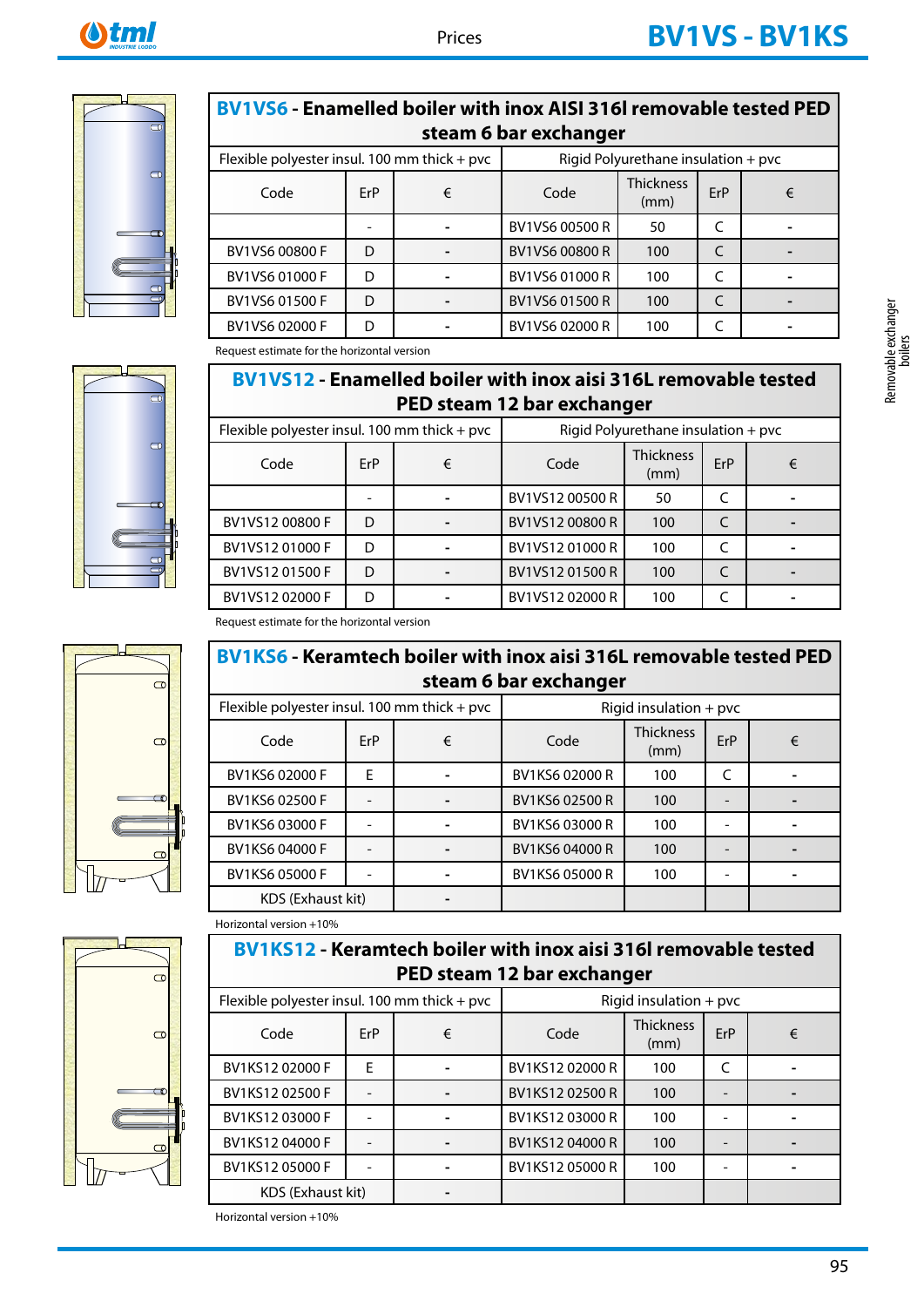

**Caution:** *Indicative Schematic diagram, not substitutive for project work.*



| <b>3.</b> Sanitary safety valve (6 bar) | <b>6.</b> Sanitary |
|-----------------------------------------|--------------------|
|                                         |                    |

|               |                | $P=1$ bar<br>Tip=120,4 $\degree$ C |                 |                     | $P = 3 bar$        |                | $P=6$ bar       |                | $P=12$ bar      | Amount of water               |  |
|---------------|----------------|------------------------------------|-----------------|---------------------|--------------------|----------------|-----------------|----------------|-----------------|-------------------------------|--|
| Model         | Sq.m.          |                                    |                 | Tip=143 $\degree$ C |                    | Tip=165 $°C$   |                 | Tip=191,7 $°C$ |                 | in the first ten<br>minutes** |  |
|               | (2t)           | Power*<br>(kW)                     | Flow*<br>(Lt/h) | Power*<br>(kW)      | $Flow^*$<br>(lt/h) | Power*<br>(kW) | Flow*<br>(Lt/h) | Power*<br>(kW) | Flow*<br>(Lt/h) | (Lt/10')                      |  |
| BV1VS _00500R | 1,0<br>(4,7)   | 89,8                               | 2205            | 111,9               | 2751               | 133,5          | 3280            | 159,5          | 3920            | 985                           |  |
| BV1VS _00800_ | 1,5<br>(7,7)   | 133,3                              | 3274            | 166,2               | 4083               | 198,1          | 4868            | 236,8          | 5818            | 1508                          |  |
| BV1VS_01000_  | 2,0<br>(9, 5)  | 177,7                              | 4366            | 221,6               | 5444               | 264,1          | 6490            | 315,7          | 7757            | 1866                          |  |
| BV1VS _01500  | 3,0<br>(13,0)  | 266,5                              | 6548            | 332,3               | 8166               | 396,2          | 9735            | 473,5          | 11635           | 2668                          |  |
| BV1_S_02000_  | 3,0<br>(13,0)  | 272,0                              | 6684            | 339,3               | 8338               | 404,6          | 9943            | 483,7          | 11886           | 3211                          |  |
| BV1KS_02500_  | 3,0<br>(13, 0) | 272,0                              | 6684            | 339,3               | 8338               | 404,6          | 9943            | 483,7          | 11886           | 3791                          |  |
| BV1KS_03000_  | 3,0<br>(13, 0) | 272,0                              | 6684            | 339,3               | 8338               | 404,6          | 9943            | 483,7          | 11886           | 4320                          |  |
| BV1KS _04000_ | 4,0<br>(17,2)  | 355,3                              | 8731            | 443,1               | 10888              | 528,3          | 12980           | 631,4          | 15513           | 5623                          |  |
| BV1KS _05000_ | 5,0<br>(20, 8) | 434,9                              | 10685           | 542,1               | 13319              | 646,0          | 15874           | 772,0          | 18968           | 6786                          |  |

 $*$  Tus = 45 $°C$ 

\*\* Values calculated with an exchanger powered by 6 bar-steam.

For the purposes of the Directive (ErP) 2009/125/EC Regulation N° 812/2013 and N° 814/2013 the results of the energy measurements are given on page 218